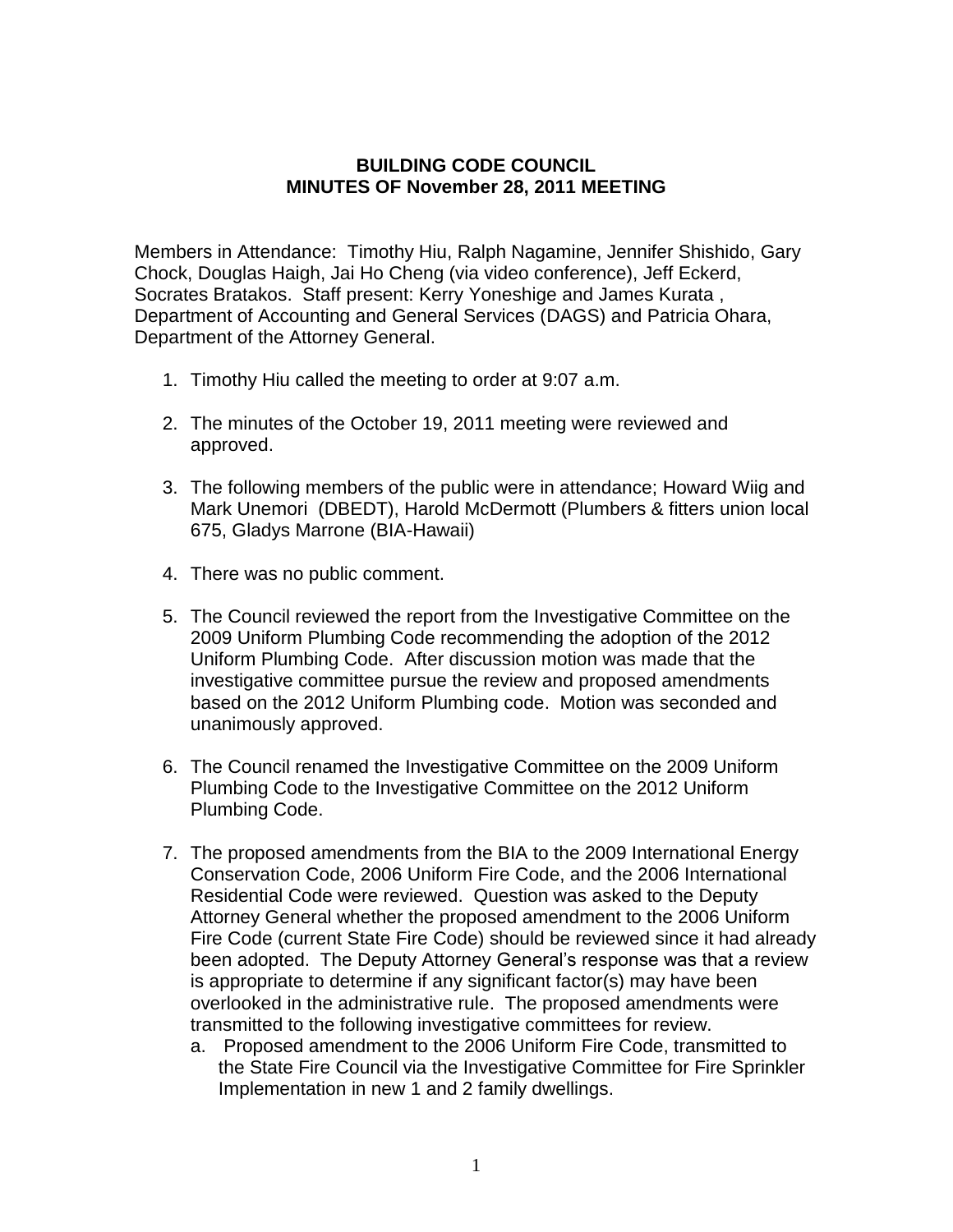- b. Proposed amendment to the 2009 International Energy Conservation Code; transmitted to the Investigative Committee on the International Energy Conservation Code.
- c. Proposed amendment to the 2006 International Residential Code; transmitted to the Investigative committee for structural provisions on the 2009 International Building Code and International Residential Code.
- 8. Investigative Committees:
	- a. Structural provisions for the 2009 International Building Code (IBC) and International Residential Code (IRC): Gary Chock, chair noted that the committee will continue until the codes are approved by the subcommittee of county building officials. Gary also presented a plaque to the State representing an award from the ASCE for Hurricane and Topographical Design Standards for the State of Hawaii Building Code.
	- b. Structural provisions for the 2012 International Building Code (12 IBC) and Residential Code (12 IRC);
	- c. 2012 IEBC and IRC; no report
	- d. 2012 IBC; no report
	- e. Elevator codes; Jennifer Shishido, chair reported that a new employee has been hired that will be working on the proposed administrative rules.
	- f. A/C ventilation; Jeff Eckert, chair noted that the draft administrative rules are with the Department of Health administration awaiting approval to proceed to public hearing
	- g. 2009 UPC; previously reported
	- h. 2012 IECC; committee chair presented possible amendments to the code involving lighting, steel framed walls, and roof reflectivity
	- i. 2009 State Fire Code; committee chair reported the proposed amendments are being finalized and will submit it to the State Fire Council for review and decision probably in December.
	- j. Training on State Building Codes; no report,
	- k. Fire sprinkler implementation in new 1 and 2 family dwellings; Co Chair Socrates Bratakos noted that the committee is nearing completion on the fire sprinkler infrastructure report
	- l. Communication and training; Howard Wiig, chair noted that federal funds to be used for the training effort will lapse at the end of April 2012 so training will be completed by the end of March 2012.
	- m. 2011 electrical code; no report
- . 9. Update on county adoption of codes:
	- a. Honolulu; State Fire Code passed first reading
	- b. Hawaii; County Council approval expected April 16, 2012, may have amendments for sustainable material
	- c. Maui, no report
	- d. Kauai; reviewing IBC wind borne debris section with the county administration